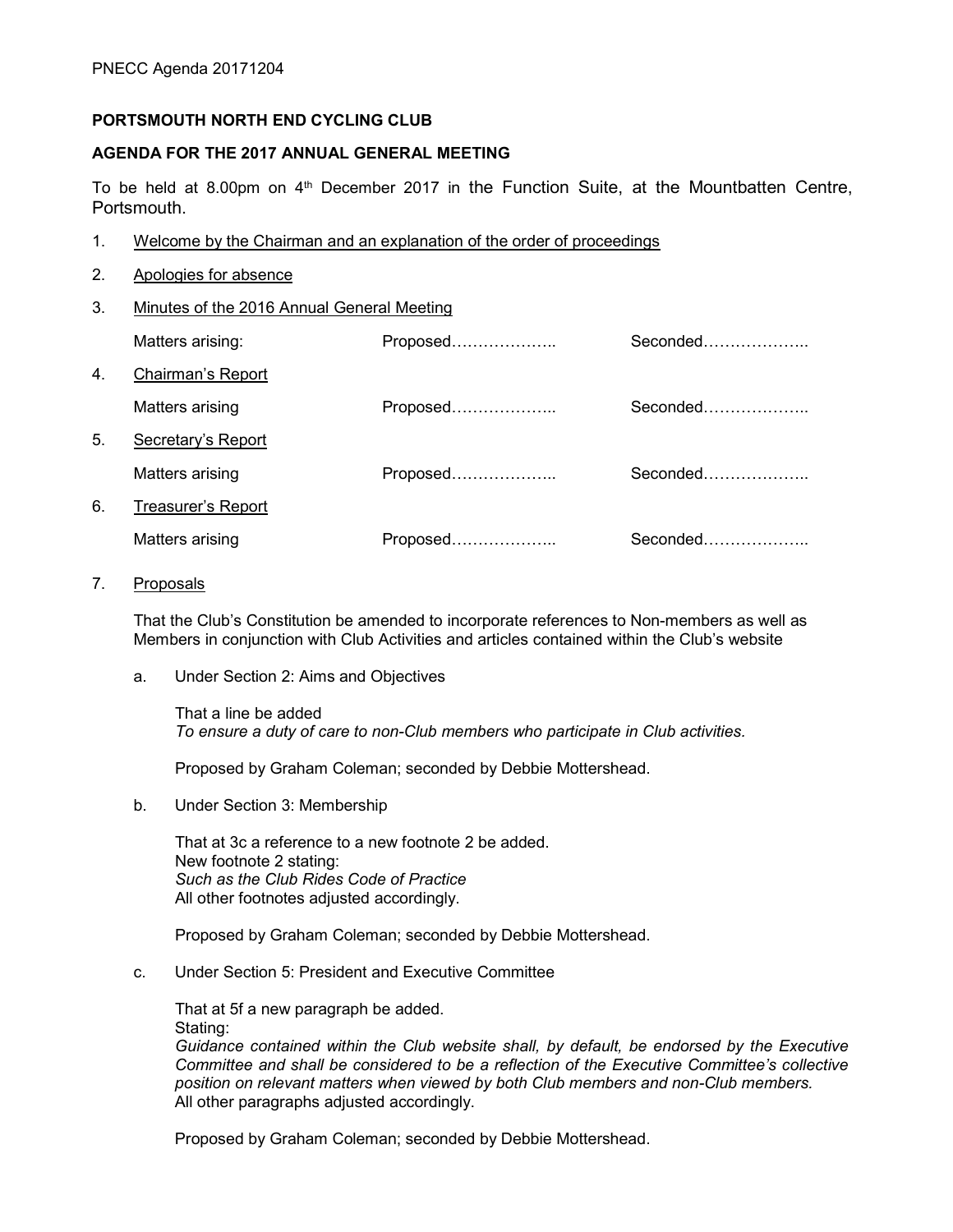| 8. | <b>Election of Officials</b>                 | <b>Current Officer</b> | Nominated Officer | Proposed Seconded |  |
|----|----------------------------------------------|------------------------|-------------------|-------------------|--|
|    | <b>Honorary President</b>                    | <b>Richard Evans</b>   |                   |                   |  |
|    | <b>Honorary Vice President</b>               | Sheila Martin          |                   |                   |  |
|    | <b>Executive Committee</b>                   |                        |                   |                   |  |
|    | Chairman                                     | Graham Coleman         |                   |                   |  |
|    | Vice Chairman                                | Harry Jackson          |                   |                   |  |
|    | <b>General Secretary</b>                     | Debbie Mottershead     |                   |                   |  |
|    | Treasurer                                    | Graham Coleman         |                   |                   |  |
|    | <b>Membership Secretary</b>                  | Graham Coleman         |                   |                   |  |
|    | <b>Time Trial Secretary</b>                  | John Mottershead       |                   |                   |  |
|    | Road Secretary                               | <b>Mark Williams</b>   |                   |                   |  |
|    | <b>Track Secretary</b>                       | <b>Paul Giles</b>      |                   |                   |  |
|    | Social Secretary                             | <b>Alan Collins</b>    |                   |                   |  |
|    | <b>Procurement Officer</b>                   | Jerry Collingwood      |                   |                   |  |
|    | Coaching and Youth<br>Development Officer    | Dave Gwilliam          |                   |                   |  |
|    | <b>Funding Officer</b>                       | <b>Paul Giles</b>      |                   |                   |  |
|    | Media and Public<br><b>Relations Officer</b> | <b>Tom Morris</b>      |                   |                   |  |
|    | <b>Welfare Officer</b>                       | Dave Swaffer           |                   |                   |  |
|    | Club Captain                                 | Stephen Wade-Palmer    |                   |                   |  |
|    | <b>Ordinary Members'</b><br>Representatives  | (post vacant)          |                   |                   |  |
|    | <b>Non-Executive Officials</b>               | <b>Yvonne Frampton</b> |                   |                   |  |
|    | <b>Examiner of Accounts</b>                  | Angela Orme            |                   |                   |  |
|    | <b>Assistant Social Secretary</b>            | (post vacant)          |                   |                   |  |
|    | <b>Club Archivist</b>                        | Paul Martin            |                   |                   |  |
|    | <b>Assistant TT Secretary</b>                | Sheila Martin          |                   |                   |  |
|    | Timekeepers                                  | Graham Coleman         |                   |                   |  |
|    |                                              | Paul Martin            |                   |                   |  |
|    | <b>Assistant Timekeepers</b>                 | <b>Raymond Gregory</b> |                   |                   |  |
|    |                                              | <b>Connor Parsley</b>  |                   |                   |  |
|    |                                              | (post vacant)          |                   |                   |  |
|    | Handicapper                                  | (post vacant)          |                   |                   |  |
|    | <b>CTT Risk Assessor</b>                     | Paul Martin            |                   |                   |  |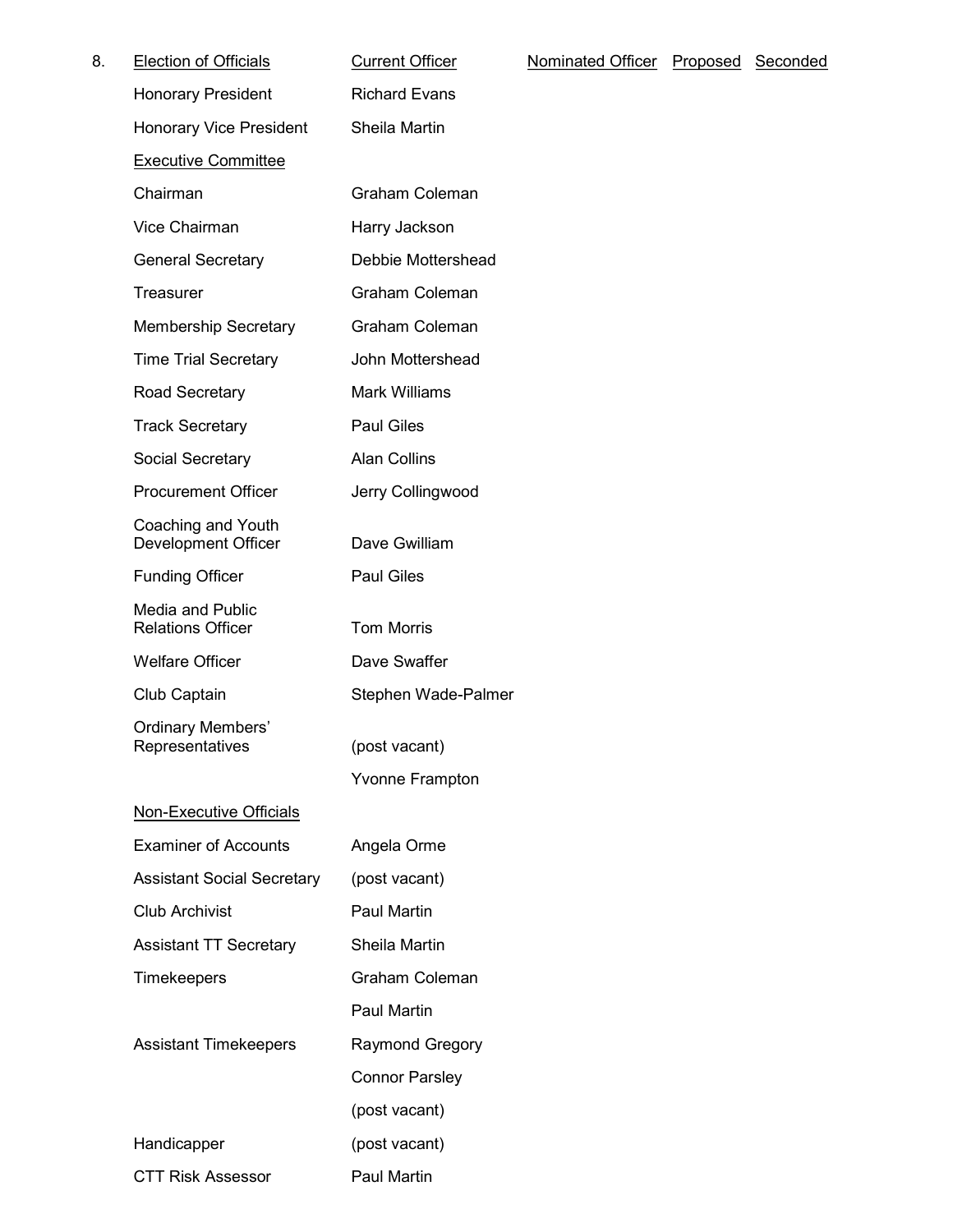Cycling Time Trials Delegates (x2 to be nominated by the Time Trials Secretary)

| <b>BC Risk Assessor</b>           | Dave Gwilliam                              |
|-----------------------------------|--------------------------------------------|
| <b>BC Coaches</b>                 | Dave Gwilliam                              |
|                                   | <b>Paul Giles</b>                          |
|                                   | Gordon Richardson                          |
|                                   | (post vacant)                              |
| <b>Assistant Welfare Officers</b> | Angela Orme                                |
| Go-Ride Contact                   | Graham Coleman                             |
| <b>British Cycling Delegates</b>  | (x4 to be nominated by the Road Secretary) |
|                                   |                                            |

### 9. Any other business

(Additional proposals from the floor will be allowed at the discretion of the Chairman.)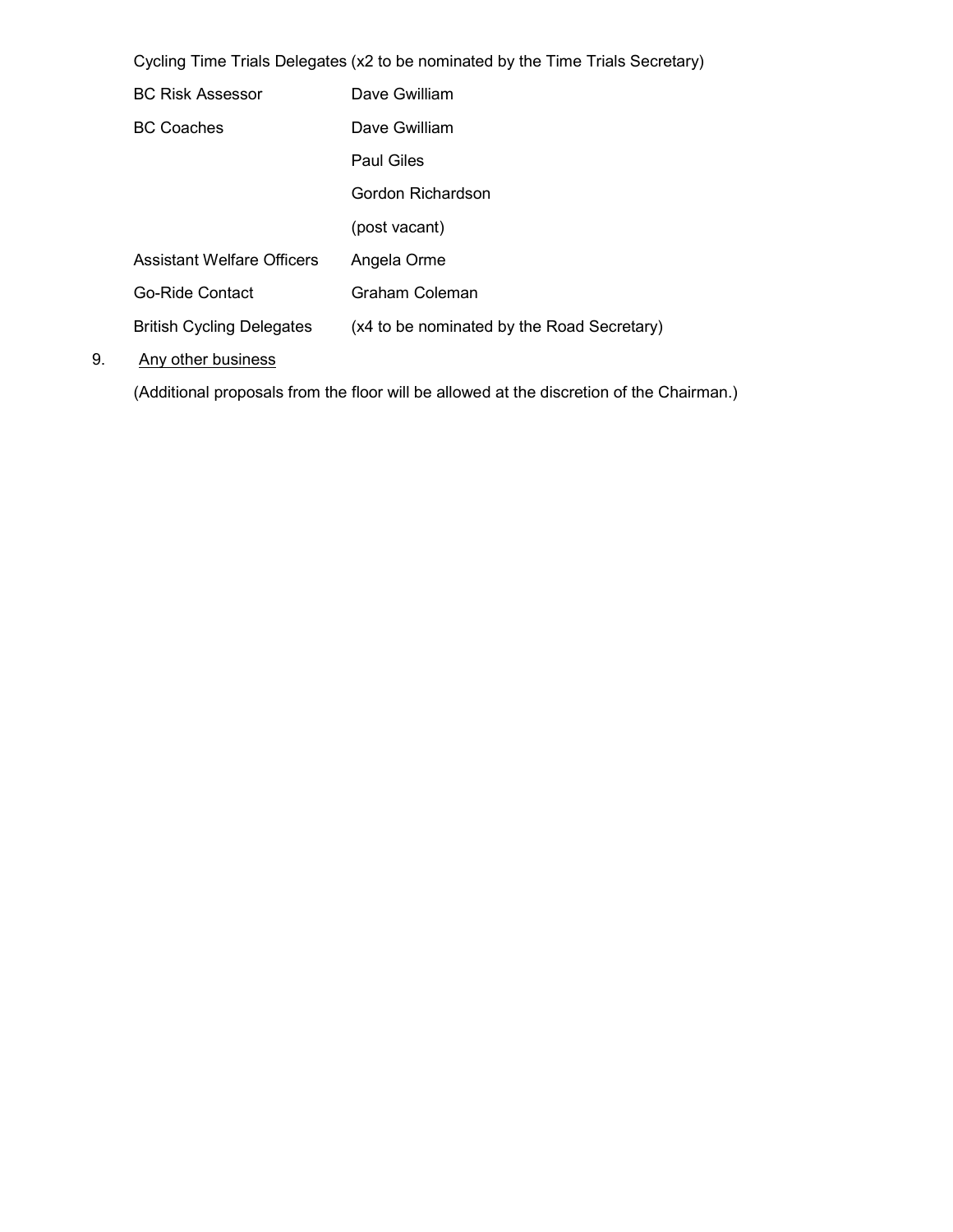## **PNECC Chairman's Report for 2017**

I have pleasure in stating that 2017 has been another very successful year for PNECC with our current membership standing at 150; including our 6 Life Members.

The Club's finances are healthy, further details of which will be found in the Treasurer's report and 2016/17 Balance sheet. We have also purchased a few items over the past year and once again more detail is enclosed in the General Secretary's Annual report.

The Club's Annual Road Race was successfully promoted again and as always full credit and thanks must go to Mark Williams for organising this event.

The Road Race is again planned for 2018 alongside the return of our 25 mile Open Time Trial.

Due to a restructuring of the local evening Time Trials by CTT South there will be a few different courses planned to cover the missing events in our calendar. Final details of these changes will be announced in 2018 when the events timetable is released.

2017 has also seen many social events, meals at the VIBC, trips to Lea Valley as well as a group riding in Belgium we have also just had an enjoyable and successful Annual Prize Presentation and meal. Most of these events have been arranged and organised by Alan Collins our Social Secretary so may I thank Alan for all his hard work.

Many congratulations to all who received awards, none more so than to Jess Finney for her remarkable achievement of 2<sup>nd</sup> Cat in one season and to Stuart Hawkins & Johny Lau for attaining their  $3<sup>rd</sup>$  Cat status.

Our Youth members have again performed well in 2017 and we wish them every success in 2018.

Everyone hopes that 2018 will see the Mountbatten Track return to full functionality and allow our coaches the opportunity to resume and deliver coaching/training sessions to all at the Club

All the above show how the Club continues to thrive and endeavour to try and enhance the enjoyment of all aspects of cycling for all our members.

May I take this opportunity to thank all the Committee members, Coaches and Club Volunteers for their time, hard work and dedication in taking the Club forward into the position it is in today, for the benefit of the Club and you the membership.

I close this report reflecting on the Club's saddest moment of the year, the tragic loss of Martin Randle. The Club send continued strength and support in our thoughts to Lesley and all her family, and especially now as we approach this period in the year.

Graham Coleman Chairman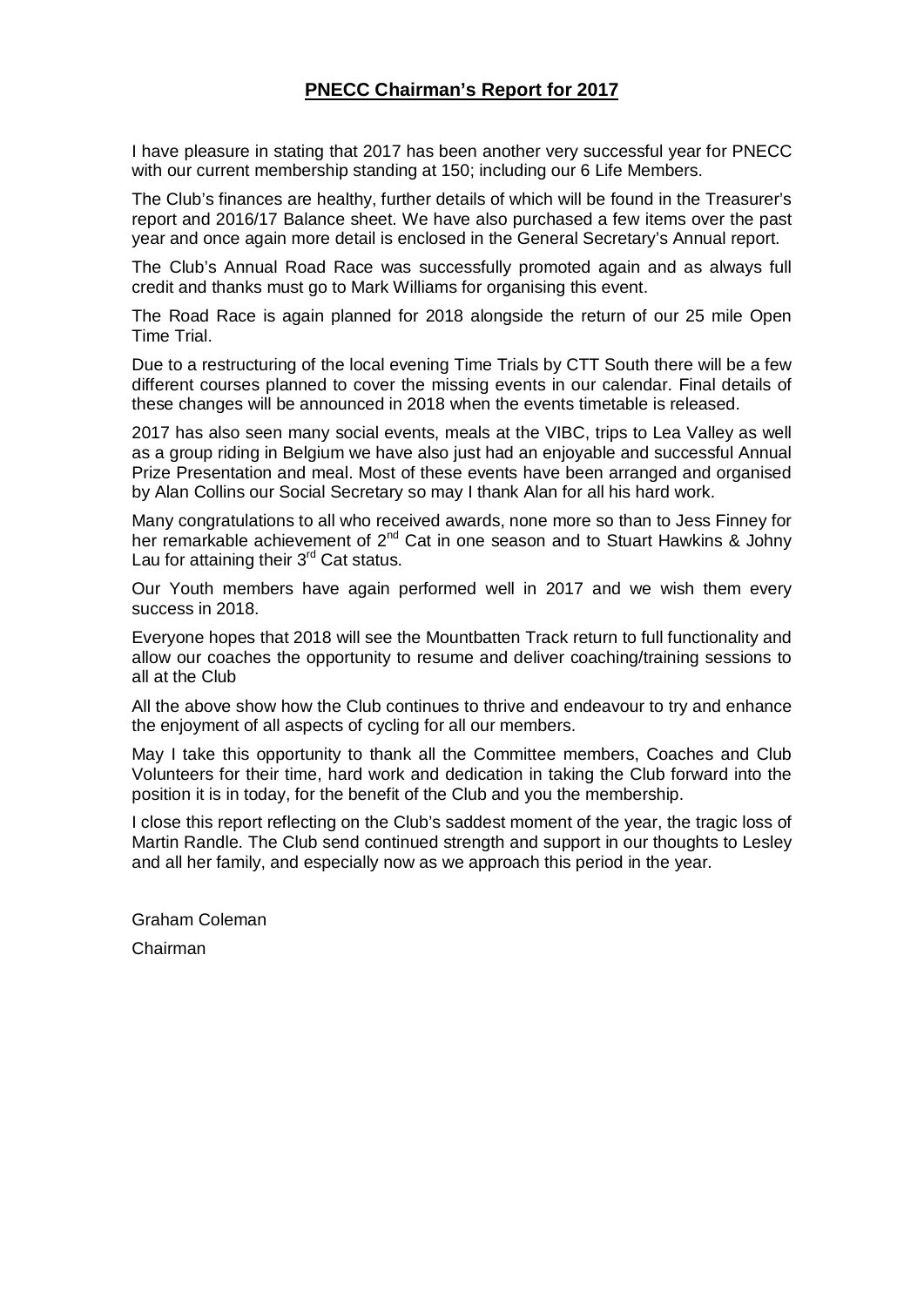### PNECC General Secretary's Report for 2017

As PNECC General Secretary I am one of the Club's three Trustees and it falls to me to write a short report on the use of the assets which I, the Chairman and Treasurer are accountable for:

As the club's finances were healthy during 2017 we purchased 2 rear carbon disc wheels,1 front carbon wheel and 2 wheel bags. These have been available for members to borrow and have been put to good use by some of the youths on the track and Tom Morris during his 100mile TT.

We have also purchased this year, 4 additional stop watches, this gives us a total 10 stop watches, 2 are however out of certification. These have also been well used this year during the Club TT events.

We have also purchased a water boiler and mugs for use at our TT events where we have this year started using Wickham Community Centre Hall and providing hot beverages and cakes which have all been very well received. During our Club TT's we also make use of the clubs' projector, clipboards, race numbers and warning signs.

The club also owns 4 Dolan track bikes and a spare frame which are used by members both on long term loan and individual sessions.

The club's gazebo has been used at numerous outside events this year and as well as providing shelter it also gives a very professional appearance.

The projector is also used at the annual presentation night when the clubs' trophies are presented.

The club also owns an inventory of clothing which it holds ready for sale to members. We are looking to change supplier in the new year so have been selling some of the winter kit at a reduced rate.

The last assets we hold are some cones and coaching equipment which Dave Gwilliam and the other coaches put to good use most Saturday mornings at Southdown College.

For information, the Club's Constitution contains a winding up clause to prevent your Committee selling off the club assets and I'd recommend having a read of the Rules and Constitution on the PNECC website.

Debbie Mottershead PNECC General Secretary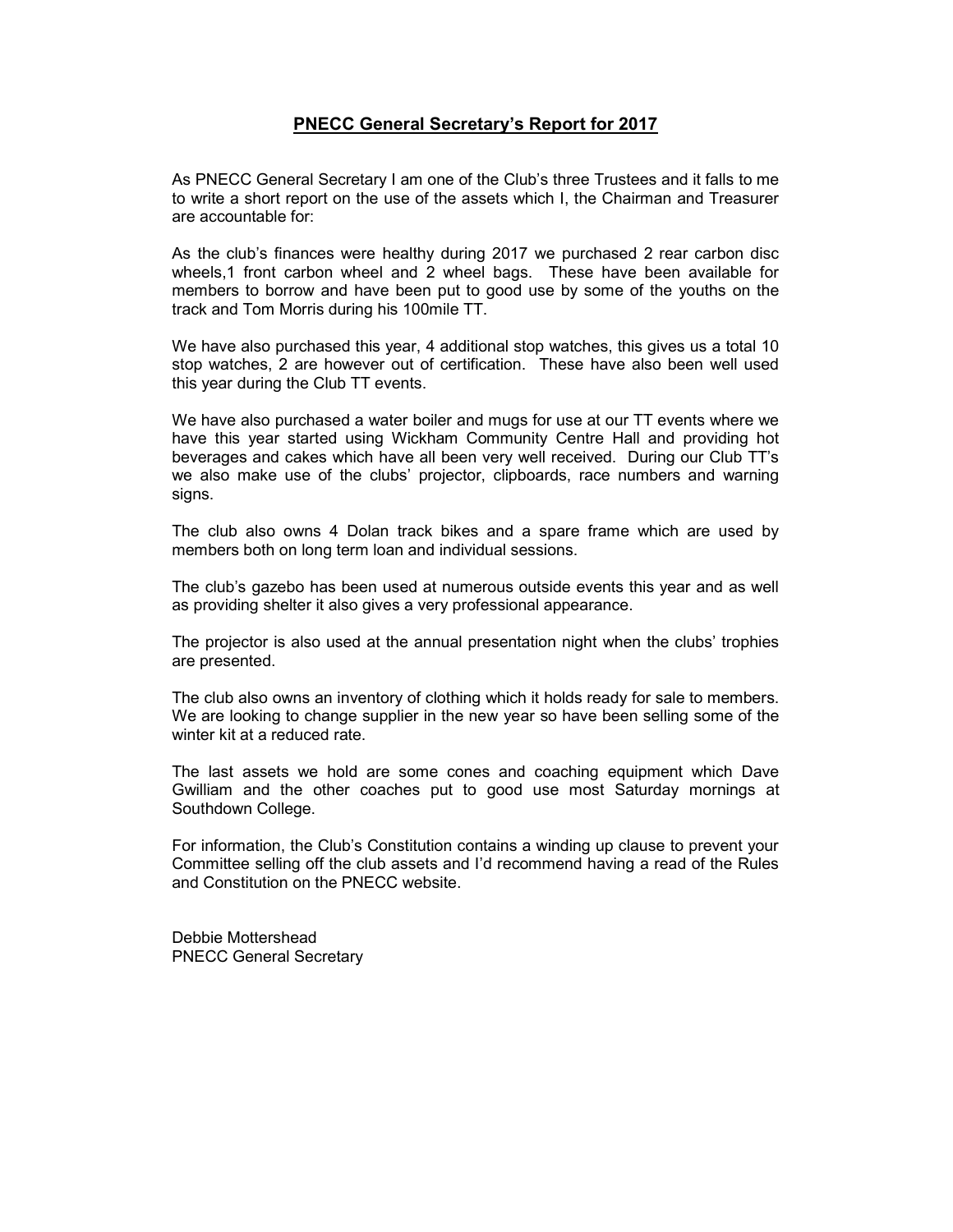# **PNECC Treasurer's Report for 2017**

The Club's accounts for year ending Sept 30<sup>th</sup> 2017 have been examined and verified as accurate by Angela Orme.

A Balance Sheet is enclosed with this Report breaking down where our income streams have been achieved from and where our expenditure has been allocated to.

It shows that at  $30^{th}$  Sept 2017 our balance at the bank was £5564.31

We did however have disbursements already allocated for CTT Levies which totalled £742.00, leaving the Club with a working balance of £4822.31

Since the Balance Sheet was formulated we have had around 2 months of effective trading into the current financial year and I can advise you all that our current balance at the bank as of

27<sup>th</sup> Nov 2017 is £4981.20

Graham Coleman

**Treasurer**